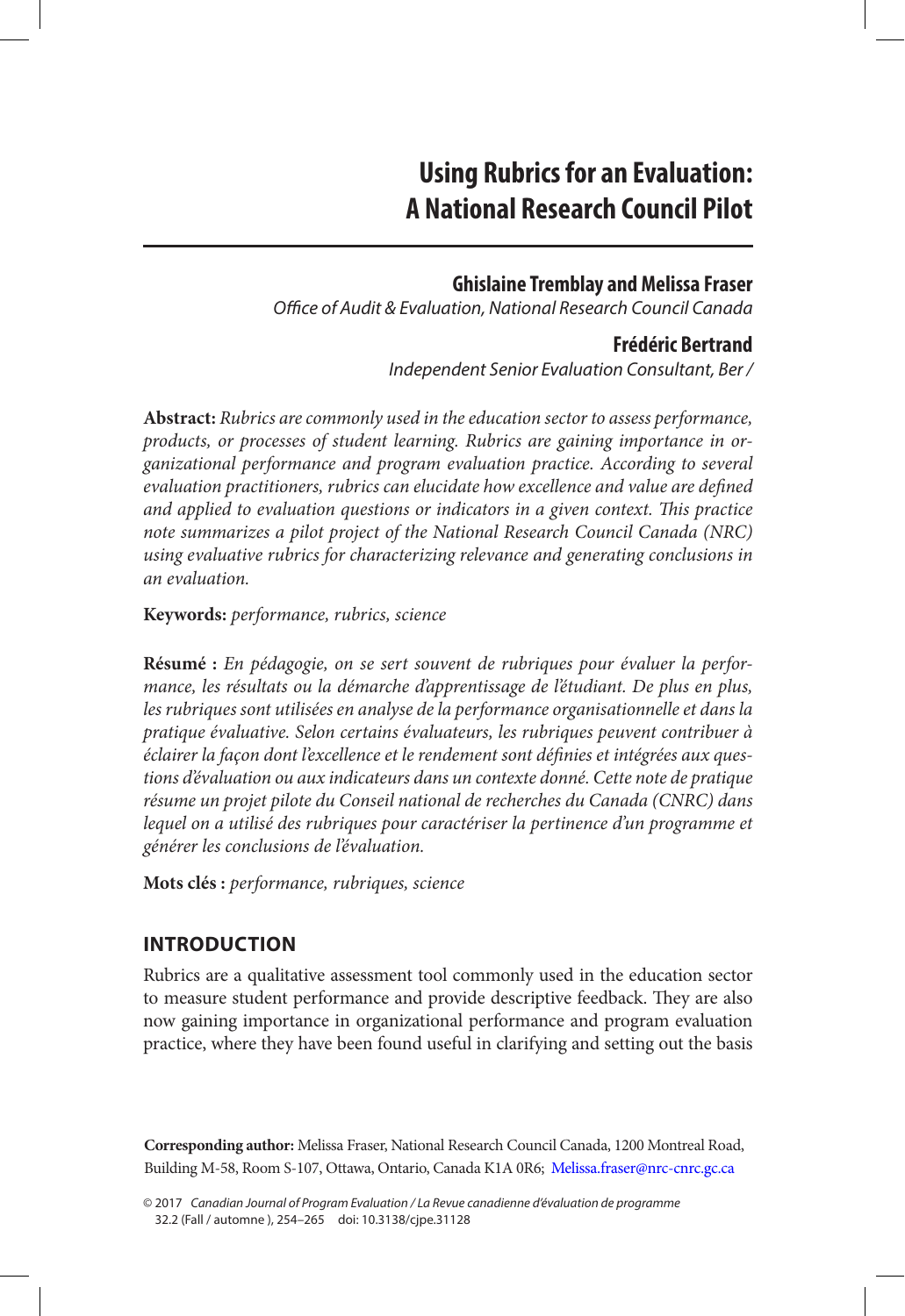<span id="page-1-0"></span>on which "judgments about performance, quality, usefulness, and effectiveness are made" ([King, McKegg, Oakden, & Wehipeihana, 2013](#page-11-0), p. 12). In general terms, rubrics contain two key components: criteria and a scale of performance or quality (i.e., ratings). Evaluative rubrics are commonly represented in a cross-referencing table that describes the performance, value, and effectiveness of a program at different levels of performance based on evidence for a given criterion ([Davidson, 2010](#page-10-0)). According to this approach, rubrics make "transparent how quality and value are defined and applied for each evaluation question or indicator given the context" ([Davidson, 2010](#page-10-0)). When rubrics are well developed and implemented, they can substantially increase the use and credibility of evaluation ([King et al., 2013](#page-11-0)).

The National Research Council (NRC) used rubrics in a recent program evaluation to:

- deliver a clear verdict on program performance based on well-defined performance levels and criteria; and
- create a shared understanding between program managers and the evaluators of the criteria for each performance level.

This practice note describes NRC's experience piloting evaluative rubrics. It first describes NRC's experience in developing rubrics followed by a discussion of lessons learned.

# **Development of Rubrics**

The steps followed by NRC to develop rubrics were adapted from [Davidson, We](#page-10-0)[hipeihana, and McKegg \(2011\)](#page-10-0) and are provided in [Table 1](#page-2-0).

# *Using a collaborative approach*

Rubrics were developed as part of the evaluation planning phase of one of NRC's research programs, in collaboration with program managers. The evaluation planning phase also included the development of a logic model and evaluation framework, including indicators, through a data and document review as well as key informant interviews. Following this, a 90-minute roundtable discussion was held with program managers to validate the evaluation framework and collaboratively develop rubrics for selected indicators.

The evaluation literature highlights the importance of using a collaborative process in developing rubrics. Collaborative rubric development facilitates stakeholder engagement, and sets expectations and standards that are realistic within the current organizational context ([Adams, Nnawulezi, & Vandenberg,](#page-10-0) [2015](#page-10-0); [Davidson, 2010](#page-10-0)). [Judy Oakden \(2013\)](#page-11-0) also noted that one of the benefits of collaboration is a shared understanding.

Consistent with the literature, NRC found that the roundtable discussion facilitated the program manager's buy-in to the evaluation and trust in the evaluation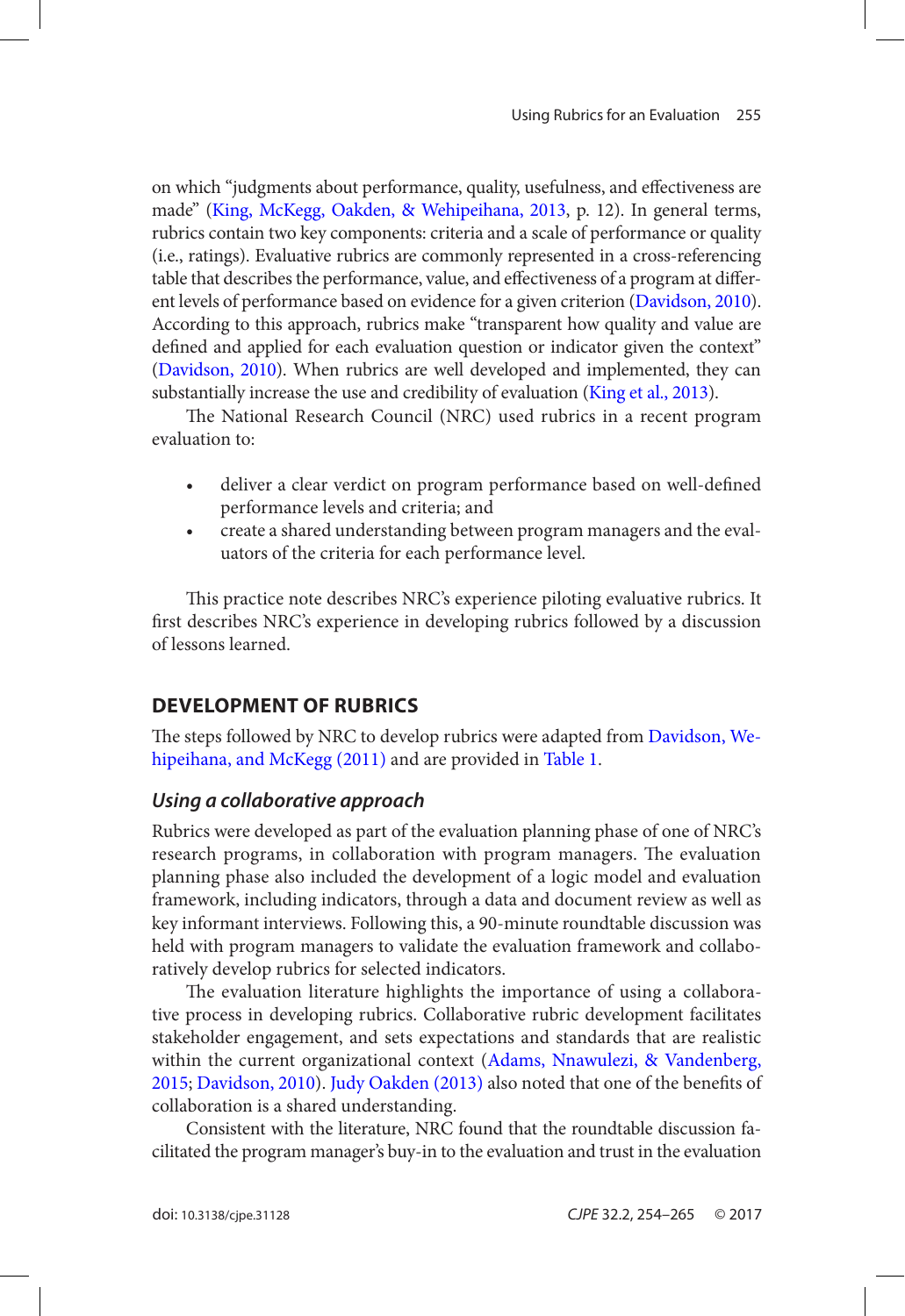<span id="page-2-0"></span>**Table 1.** Steps for the Development of Evaluative Rubrics (Embedded in the Evaluation Planning and Design Process)

#### **Use a collaborative approach**

- 1. Develop logic model and identify evaluation questions through consultations with key program staff.
- 2. Develop evaluation framework.
- 3. Coordinate a roundtable session to validate the evaluation framework (evaluation questions and indicators) and develop rubrics for select indicators.
- 4. Provide roundtable discussion package to participants in advance of the session that includes an agenda, background information on rubrics, evaluation framework and logic model.

#### **Choose the type of rubric**

5. Consider whether a holistic or analytical rubric addresses the objectives of the evaluation.

#### **Define performance**

- 6. Moderate the roundtable discussion to:
	- a. Validate the evaluation framework.
	- b. Discuss the needed or optimal number of performance levels.
	- c. Brainstorm what distinguishes excellent, good/adequate, and poor performance (or with more levels as desired).
	- d. Draw boundaries around the dimensions that should be included or excluded from the criteria for achieving each level of performance.
	- e. Translate these differences and boundaries in distinct dimensions to be articulated in a set of detailed rubrics and ensure that mutually exclusive levels of performance are defined.
	- f. If needed, discuss the relative importance or weight of performance dimensions and rubrics associated to each indicator.

#### **Finalize rubric**

- 7. Write the rubric considering the input of key staff members and key literature to help with specific performance concepts or wording, including statistical considerations if quantitative analysis of rubrics scoring is needed.
- 8. Share the rubrics with roundtable discussion participants for detailed feedback and further debate, as needed.
- 9. If possible, share the rubrics with a subject matter/industry expert to validate performance criteria. Such expert should be external to the organization and could be a member of an evaluation advisory committee.
- 10. Revise, adjust and finalize the rubrics.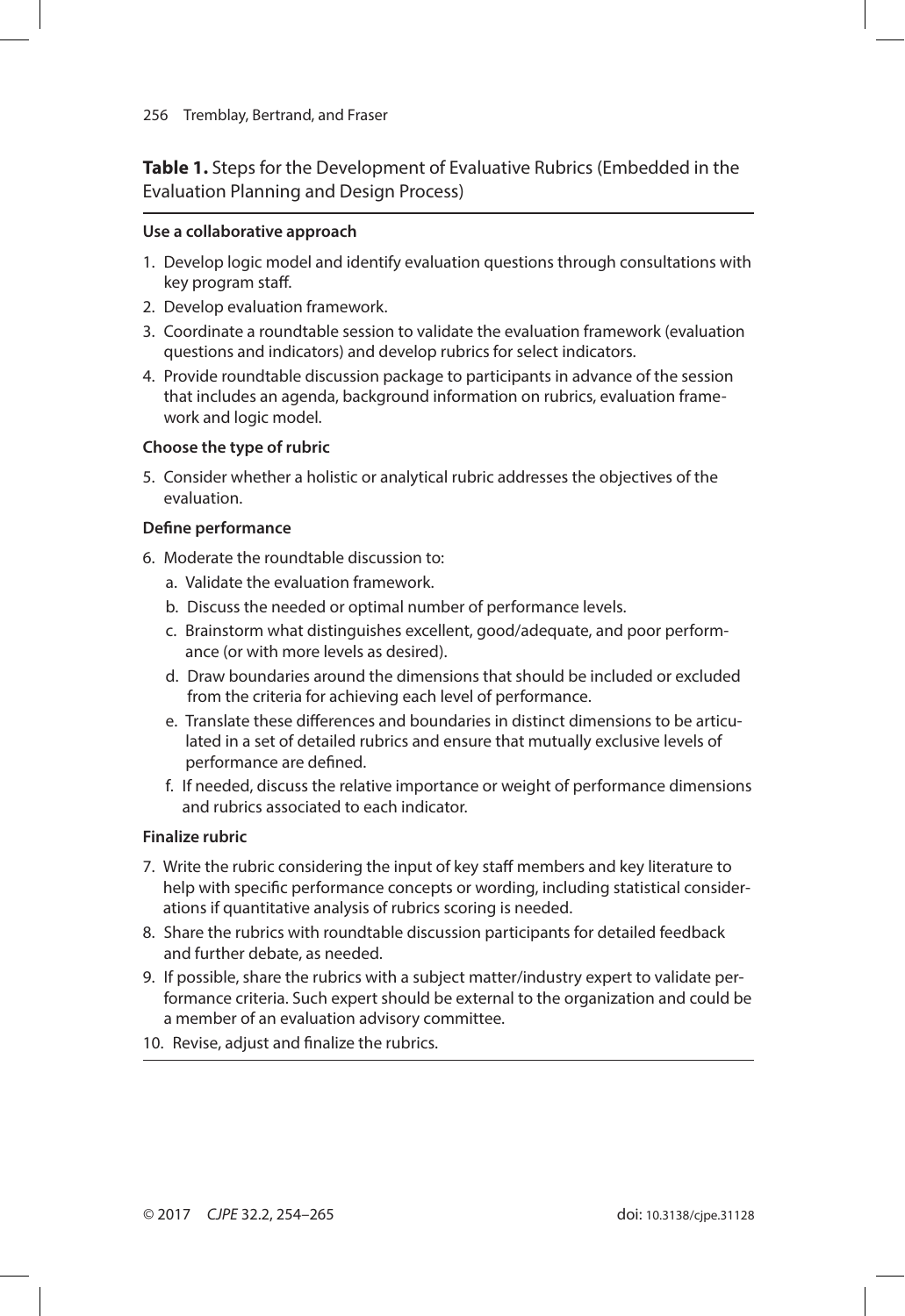<span id="page-3-0"></span>team. The roundtable discussion was also highly effective in establishing a common language between the program and the evaluation team, providing contextual information that enhanced the evaluation framework and rubrics, as well as building consensus for the rubrics (e.g., what criteria define each level of performance).

# *Choosing the type of rubric*

The NRC evaluation team had to choose the type of rubric it would use to meet the objectives of the evaluation. According to the literature, there are two types of rubrics commonly used to assess performance: holistic and analytic rubrics ([Bro](#page-10-0)[phy, 2012](#page-10-0); [Danks & Allen, 2014](#page-10-0)). An analytic rubric presents a description of each level of achievement for each criterion, evaluates multiple criteria along a separate scale or continuum, and provides each criterion with a separate score. Conversely, a holistic rubric consists of a single scale with all criteria included in the evaluation being considered together. Compared to a holistic rubric, an analytic rubric provides more detailed feedback on performance and facilitates a program manager's ability to make improvements. Consequently, analytic rubrics take a significant amount of time to develop. And while holistic rubrics are quick to use, they are not suitable for complex issues ([Brophy, 2012](#page-10-0); [Danks & Allen, 2014](#page-10-0)).

For the NRC evaluation, an analytic rubric was used and deemed more appropriate because it afforded additional detailed feedback on the level of performance. [Table 2](#page-4-0) illustrates two examples of analytic rubrics developed by NRC for relevance indicators.<sup>1</sup>

# *Defining performance*

Following the choice of rubric type, the NRC evaluation team then defined performance. This included identifying the number of performance levels, the criteria that define each level of performance, and the way in which performance is scored. According to [Tierney and Simon \(2004\)](#page-11-0), a series of six questions needs to be considered when creating rubrics. These questions, which informed NRC's approach, are presented in [Table 3](#page-6-0).

## *Identifying performance levels and criteria*

The number of performance levels, which are typically divided into three- to six-point scales, can vary from project to project ([Center for Institutional Effec](#page-10-0)[tiveness, 2011](#page-10-0)). The most commonly used scales, as found in the literature, are four- or five-point scales including an "insufficient evidence" category. A greater number of performance levels requires increased effort to develop and validate performance descriptors.

NRC used three levels of performance plus an insufficient evidence category. The choice to use a three-point scale was the preference of the NRC program managers and aligned with a three-point scale the program already used to monitor the health of projects. NRC's approach of developing rubrics in collaboration with the program allowed program managers to take ownership of the rubric development process and to incorporate considerations of organizational culture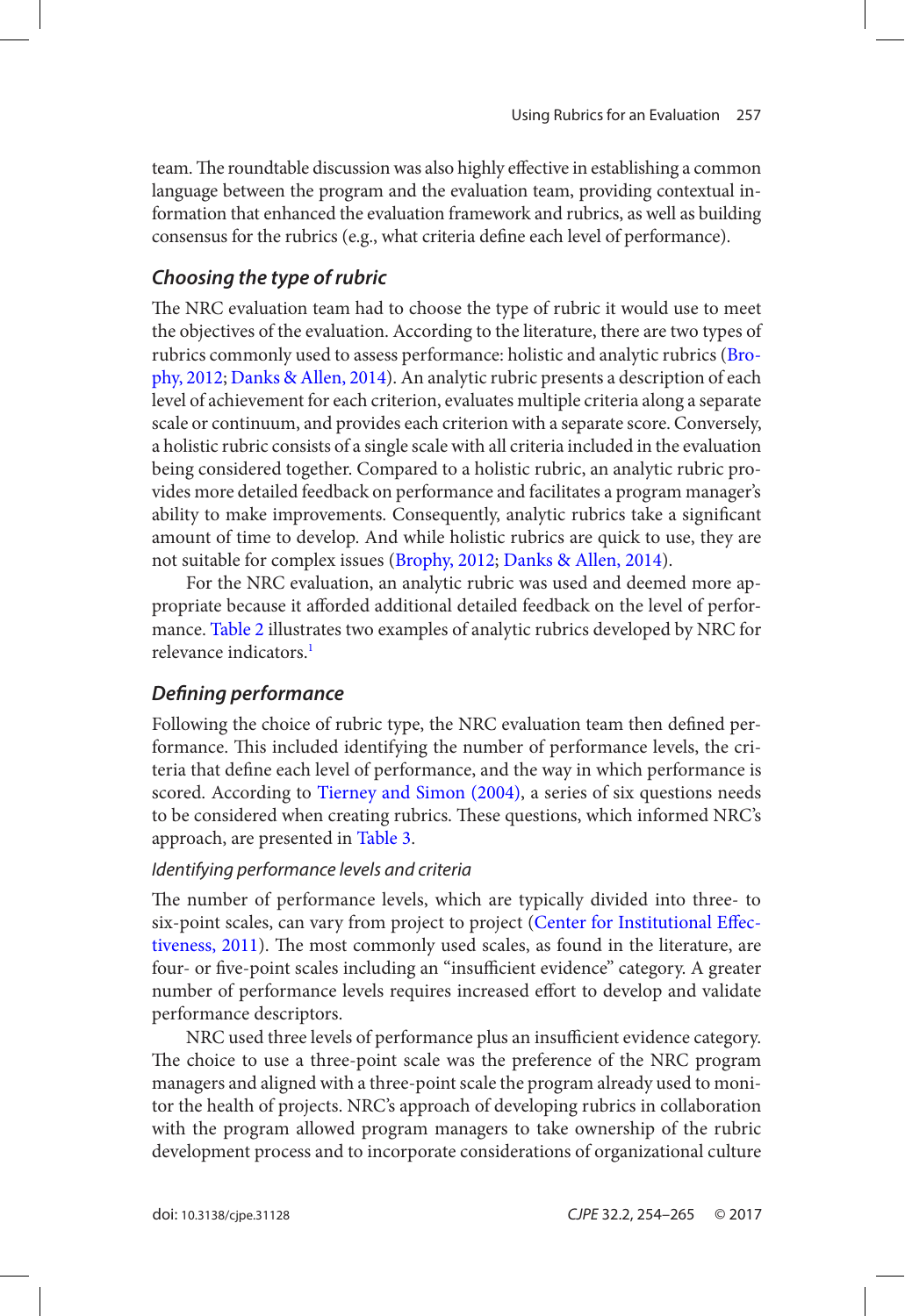<span id="page-4-0"></span>

| Indicator                              | Dimension | Excellent                                            | Good/Adequate                                           | Poor                                          | Insufficient evidence                           |
|----------------------------------------|-----------|------------------------------------------------------|---------------------------------------------------------|-----------------------------------------------|-------------------------------------------------|
| Evidence of                            |           | Program value proposition                            | Program value proposition                               | Program value propos-                         | Information on the                              |
| uniqueness,                            |           | and competitive advantage                            | and competitive advan-                                  | ition and competitive                         | level of uniqueness,                            |
| complementarity,                       |           | are clearly articulated and                          | tage are somewhat articu-                               | advantage are not                             | complementarity                                 |
| or overlapping                         |           | effectively communicated to                          | lated and communicated                                  | articulated nor                               | or overlapping of                               |
| of program value                       |           | stakeholders (vis-à-vis other                        | to stakeholders.                                        | communicated to                               | program value prop-                             |
| proposition (and<br>capabilities) vis- |           | S&T organizations in related<br>sectors)             |                                                         | stakeholders.                                 | osition (and capabil-<br>ities) vis-à-vis other |
| à-vis other S&T                        | $\sim$    | Program is proactive and                             | Program is focused on the                               | Program is reactive                           | S&T organizations in                            |
| organizations in                       |           | forward looking by both                              | present by managing the                                 | by not managing the                           | related sectors tended                          |
| related sectors                        |           | managing the current needs                           | current needs in terms of                               | current nor considering                       | to be unavailable or in-                        |
|                                        |           | and considering future direc-                        | capabilities and infrastruc-                            | future needs in terms of                      | sufficient to determine                         |
|                                        |           | tions/needs of stakeholders                          | ture, but is not consid-                                | capabilities and infra-                       | performance.                                    |
|                                        |           | to identify new capabilities                         | ering future directions/                                | structure.                                    |                                                 |
|                                        |           | and facilities needed.                               | needs of stakeholders.                                  |                                               |                                                 |
|                                        | S         | Program is developing new                            | Program is developing                                   | Program is not develop-                       |                                                 |
|                                        |           | capabilities (e.g., people)                          | capabilities (e.g., people)                             | ing capabilities (e.g.,                       |                                                 |
|                                        |           | and unique facilities/infra-                         | and facilities/infrastruc-                              | people) and/or facili-                        |                                                 |
|                                        |           | structures to address future                         | tures to address current                                | ties/infrastructures.                         |                                                 |
|                                        |           | needs.                                               | needs.                                                  |                                               |                                                 |
|                                        | 4         | Program's capabilities are                           | Program is viewed as a                                  | Program is viewed as                          |                                                 |
|                                        |           | viewed as quite unique vis-                          | valued supplier of R&D                                  | one of the suppliers of                       |                                                 |
|                                        |           | à-vis other S&T organizations<br>in related sectors. | services and for scientific<br>excellence in technology | R&D services and tech-<br>nology development. |                                                 |
|                                        |           |                                                      |                                                         |                                               |                                                 |
|                                        |           |                                                      | development in program                                  |                                               |                                                 |
|                                        |           |                                                      | areas.                                                  |                                               |                                                 |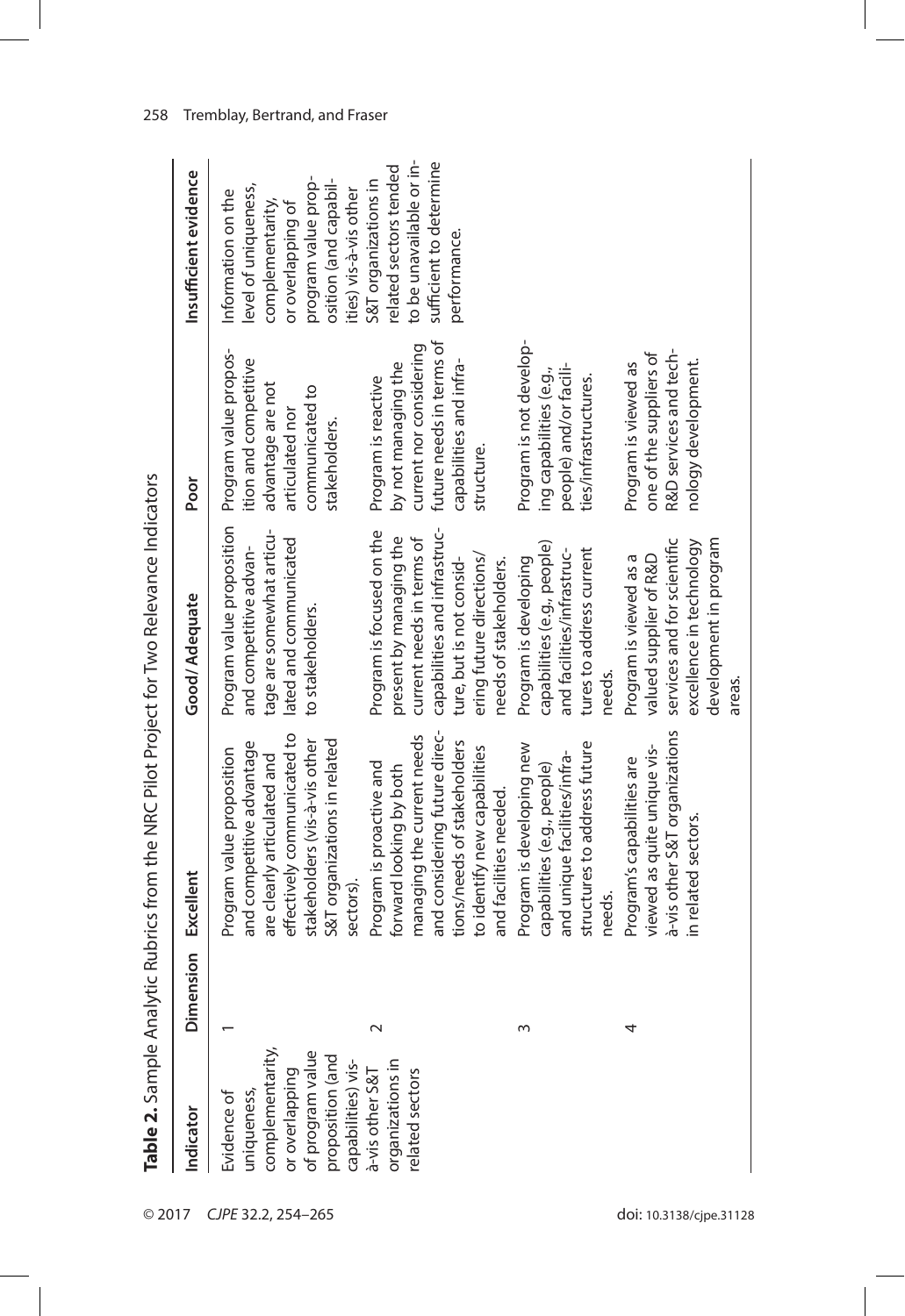| ndicator                                                                                                                                           | Dimension | Excellent                                                                                                                                                                                                                                                                                                   | Good/Adequate                                                                                                                                                                                                                                                                                                          | Poor                                                                                                                                                                                                                                                                                        | Insufficient evidence                                                                                                                                                                                                                            |
|----------------------------------------------------------------------------------------------------------------------------------------------------|-----------|-------------------------------------------------------------------------------------------------------------------------------------------------------------------------------------------------------------------------------------------------------------------------------------------------------------|------------------------------------------------------------------------------------------------------------------------------------------------------------------------------------------------------------------------------------------------------------------------------------------------------------------------|---------------------------------------------------------------------------------------------------------------------------------------------------------------------------------------------------------------------------------------------------------------------------------------------|--------------------------------------------------------------------------------------------------------------------------------------------------------------------------------------------------------------------------------------------------|
| orogram vis-à-vis<br>Level of comple-<br>mentarity and/or<br>overlapping role<br>and respon-<br>sibilities of the<br>organizations<br>ther federal |           | Opportunities for further col-<br>obligation for collaboration).<br>laboration are identified and<br>mandates that are related to<br>those of the program's areas<br>ing with all the main federal<br>departments/agencies with<br>The program is collaborat-<br>of activity (as there is no<br>considered. | activity (as there is no obli-<br>The program is collaborat-<br>ing with most of the main<br>federal departments/<br>oration are identified, but<br>gation for collaboration).<br>of the program's areas of<br>Opportunities for collab-<br>agencies with mandates<br>that are related to those<br>not yet considered. | (or avoiding) collaborat-<br>ments/agencies are not<br>laboration are not iden-<br>fered by the program).<br>by working with other<br>Opportunities for col-<br>Other federal depart-<br>ing with the program<br>services/expertise of-<br>service providers (for<br>tified nor considered. | to be unavailable or in-<br>sufficient to determine<br>collaboration activities<br>agencies (and on their<br>federal departments/<br>gram's areas) tended<br>of the program with<br>activities in the pro-<br>Information on the<br>performance. |
|                                                                                                                                                    | $\sim$    | problem solving, and partici-<br>agencies as "the place to go"<br>other federal departments/<br>The program is viewed by<br>(e.g., resources, expertise,<br>pation in committees).                                                                                                                          | services and for scientific<br>excellence in technology<br>development in the pro-<br>by other federal depart-<br>The program is viewed<br>valued supplier of R&D<br>ments/agencies as a<br>gram areas.                                                                                                                | The program is viewed<br>departments/agencies<br>related to the program<br>working in support of<br>as one of the federal<br>the industry sectors<br>areas.                                                                                                                                 |                                                                                                                                                                                                                                                  |
|                                                                                                                                                    | S         | compete with other federal<br>departments/agencies.<br>The program does not                                                                                                                                                                                                                                 | services provided by other<br>The program competes<br>with some activities or<br>federal departments/<br>agencies.                                                                                                                                                                                                     | The program competes<br>federal departments/<br>with several other<br>agencies.                                                                                                                                                                                                             |                                                                                                                                                                                                                                                  |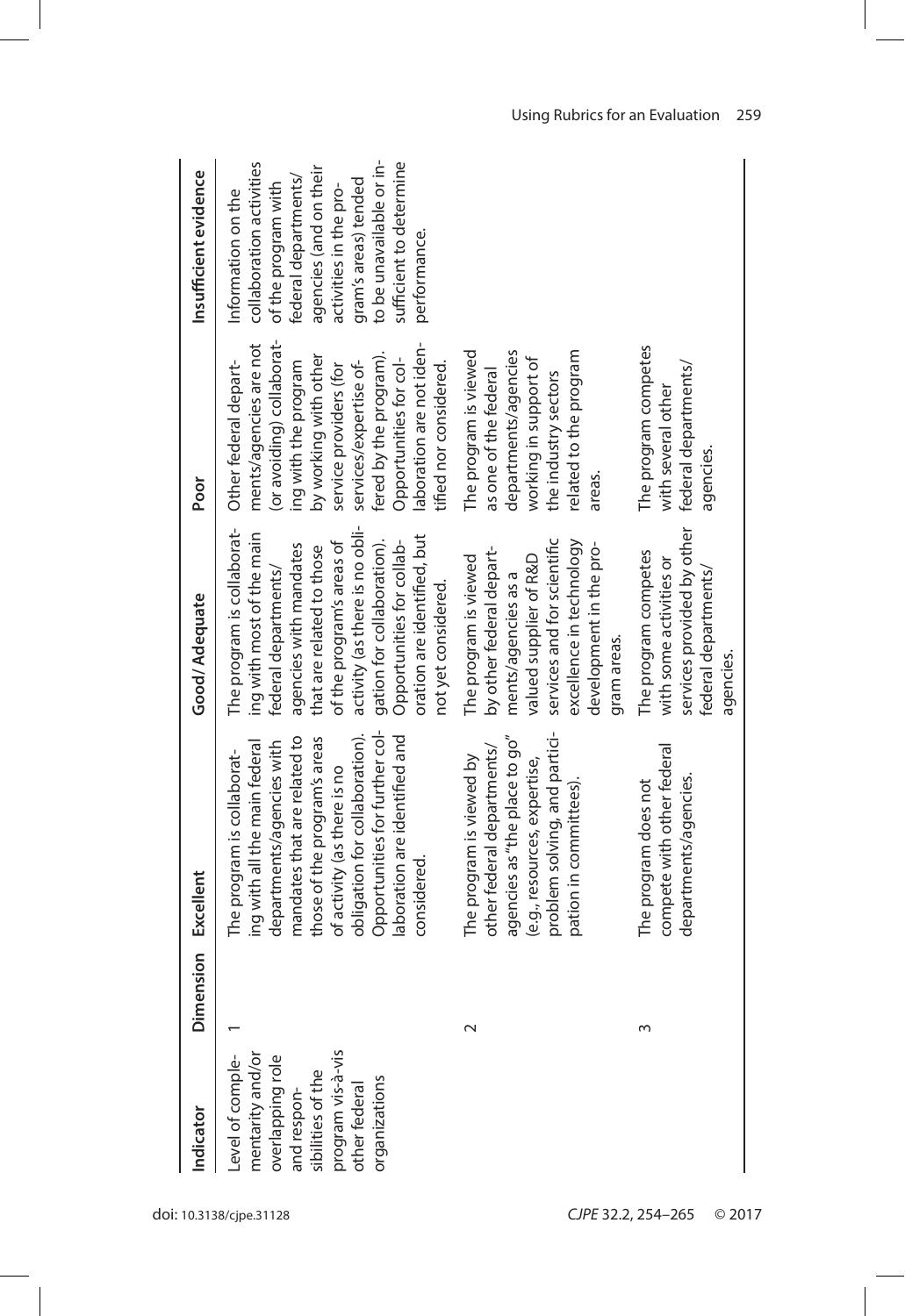### <span id="page-6-0"></span>**Table 3.** Considerations When Creating Rubrics

- 1. How many performance levels should be used, considering current organizational practices and complexity of the evaluation framework?
- 2. What distinguishes excellent, good/adequate, and poor performance?
- 3. Are all the performance dimensions explicitly stated?
- 4. Are the attributes explicitly stated for each performance dimension and are the underlying characteristics of the performance dimension known and measurable?
- 5. Are the dimensions equally important (or weighted) for each indicator?
- 6. Are the boundaries around the dimensions for each criterion, for achieving each level of performance, clear and mutually exclusive?

Adapted from [Tierney and Simon \(2004\)](#page-11-0)

and processes (i.e., use of a rating scale NRC program managers were familiar and comfortable with). As [King et al. \(2013\)](#page-11-0) highlight, rubrics are a flexible and adaptable tool, and like good evaluative criteria, tend to be specifically tailored to the evaluation context and its use.

#### *Scoring rubrics*

There are several ways to score performance in rubrics. It is possible to assign a score for each criterion used to define an indicator. This approach allows evaluators and program managers to identify areas where the program is doing well and areas that need improvement.

It is also possible to compile an aggregated score for the indicator by taking an average of the scores assigned to each criterion in that indicator. One potential issue with this approach is the representativeness of the score for the indicator (i.e., taking an average of all criteria is not representative of the individual scores). In this regard, the validity and reliability of rubrics may be affected ([Moskal & Ley](#page-11-0)[dens, 2000\)](#page-11-0). If taking an average score for the indicator, consideration needs to be given to whether each criterion in the indicator is weighted equally. Weighted rubrics are used to reflect that some criteria may be of more significance than others. A common way to weight criteria in the education literature is to assign a percentage to each of them.

In the NRC evaluation, the analytic rubrics were not designed to quantify or attribute a score to each criterion. While the original intent was to weight the different criterion of each indicator, the evaluators decided against it because of the complexity involved in the program (i.e., multiple projects, infrastructure/ equipment).

## **Lessons Learned**

Following the NRC pilot project, the evaluation team determined that the development and use of rubrics is not as straightforward as originally expected. In the words of [King et al. \(2013\),](#page-11-0) "Rubrics, while useful, are not a panacea and they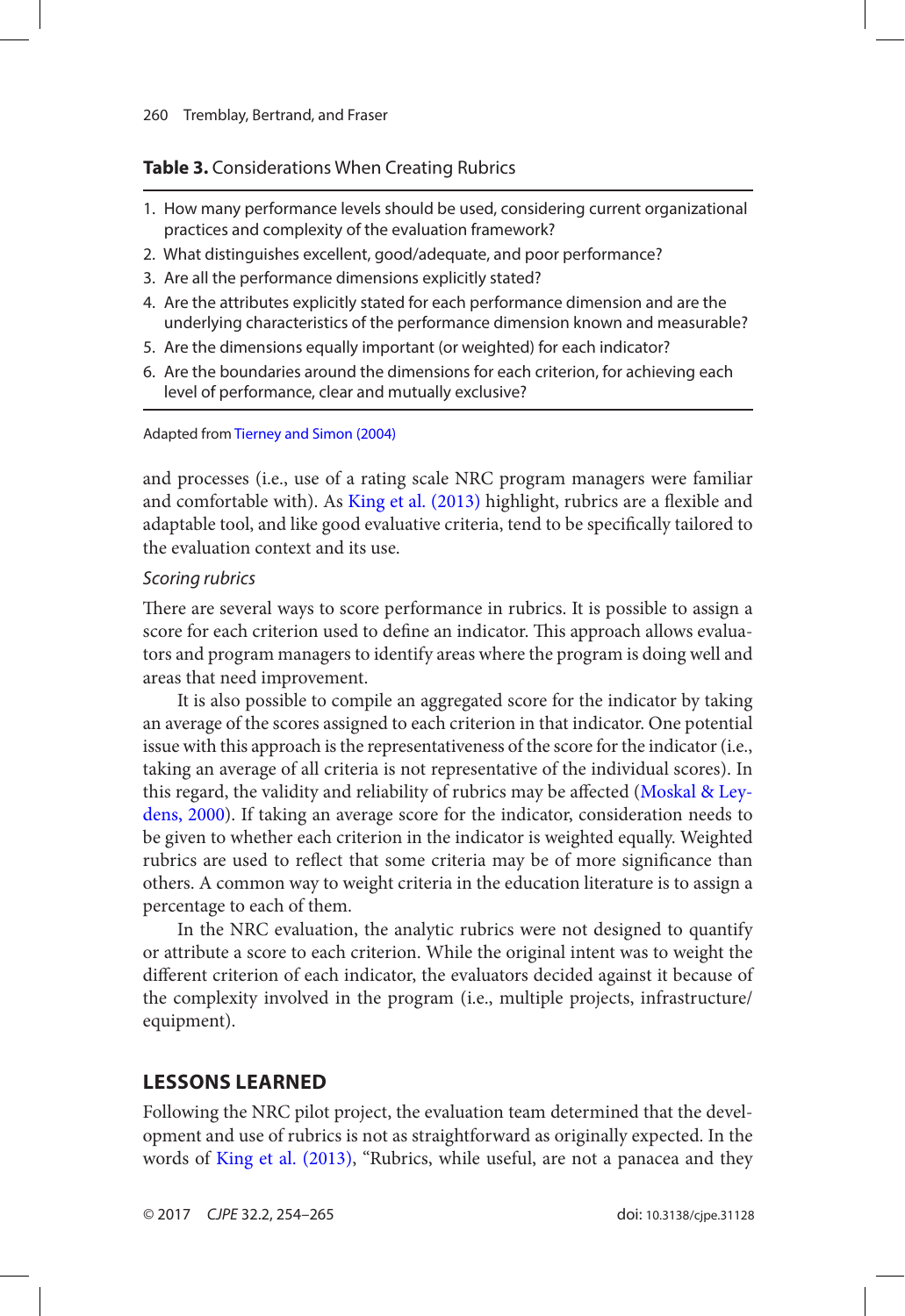are not as easy as they may appear. Like any skill, you can learn the theory, but it takes time and experience to become a skilled practitioner" (p. 13). As a result of the pilot project, the NRC evaluation team identified several lessons learned. Contributing to the lessons learned were findings from postproject consultations with the program managers involved in the development and use of rubrics. The key advantages and disadvantages of using rubrics stemming from this pilot are summarized in [Table 4](#page-8-0). The two major lessons learned, related to performance criteria and using rubrics in report writing, are discussed below.

## *Performance criteria*

It was generally agreed upon that more time should be allocated in the future for the development of performance criteria to fully benefit from rubrics. While the NRC pilot project made use of additional resources (i.e., approximately two full-time equivalents above what is normally invested in the planning stage of an evaluation), insufficient time affected the quantity (number) of rubrics that could be developed and the quality of performance criteria that were developed. The NRC evaluation team reflected that, in the future, an additional three to four weeks of time would be needed if rubrics were to be effectively developed and used in the analysis and report writing stage.

Also, the NRC evaluation team felt that it would be beneficial to hold two 90-minute roundtable sessions (as opposed to one 90-minute session) to develop and validate the rubrics with program managers. Using this two-stage approach, the first session would address the evaluation framework and the second would be fully dedicated to the development of rubrics. Having one roundtable session focused on the evaluation framework is important because the discussion around language, contextual factors, and performance targets for each indicator of the evaluation framework serves as the foundation for rubrics.

## *Quantity of performance criteria*

As a result of insufficient time in the pilot project, performance criteria could not be developed for all indicators. As such, the NRC pilot project was only able to develop rubrics for select relevance indicators, and select efficiency and economy indicators. To develop rubrics for performance-related indicators, additional time would have been necessary to review the available data and define performance targets.

## *Quality of performance criteria*

Insufficient time also contributed to several challenges with the quality of performance criteria that were developed. The NRC evaluation team reflected that each rubric contained too many criteria that had to be met to receive a given performance level. For example, to achieve an excellent rating in one case, three criteria needed to be met. However, in cases where one or two of the criteria were met, but not the second or third, it was difficult to assign a rating. The evaluators were left questioning whether meeting one or two criteria warranted an excellent rating as opposed to a lower rating. As such, some degree of subjectivity was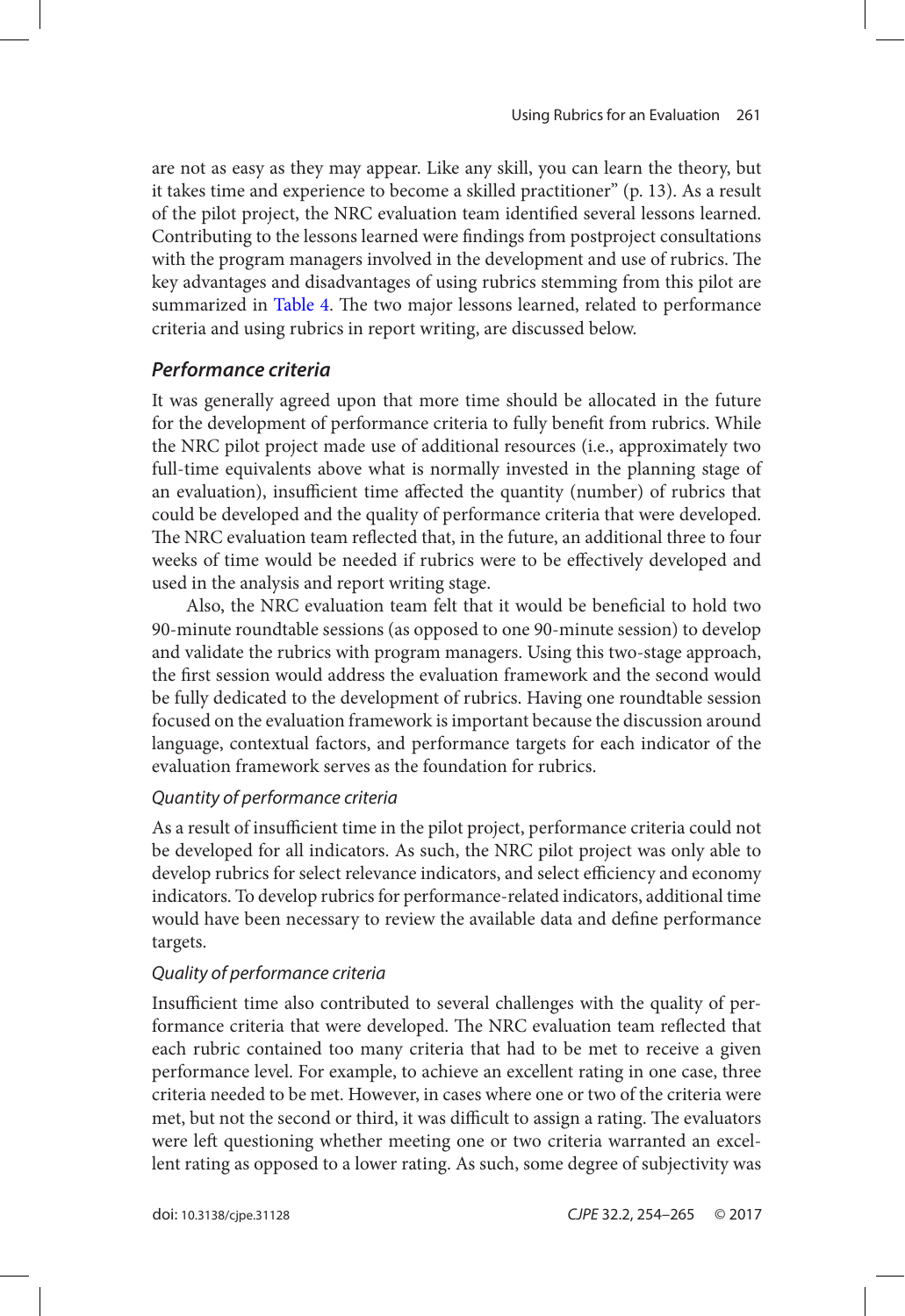| <b>Section</b>             | Advantages                                                                                                                                                                                                                                                                                                     | <b>Disadvantages</b>                                                                                                                                      |
|----------------------------|----------------------------------------------------------------------------------------------------------------------------------------------------------------------------------------------------------------------------------------------------------------------------------------------------------------|-----------------------------------------------------------------------------------------------------------------------------------------------------------|
| <b>Types of</b><br>rubrics | • help to determine information to<br>be collected (based on criteria)<br>Analytic<br>· more detailed feedback on<br>performance<br>• shared understanding between<br>evaluators and clients<br>• easier for management to make<br>improvements<br>Holistic<br>• quick to use<br>• useful for single dimension | Analytic<br>• time consuming to develop<br>Holistic<br>• not suitable for complex issues<br>• no detailed feedback<br>• difficult to assign overall score |
| <b>Application</b>         | criteria<br>• criteria are more focused and<br>concise<br>• ease of use<br>• many different uses<br>• a flexible tool<br>• collaboration is needed for the<br>development<br>• more credible results<br>• more useful for the client                                                                           | • demands a lot of effort and<br>experience<br>• collaboration is needed for the<br>development<br>• evaluation becomes limited by<br>rubrics criteria    |
| levels                     | <b>Performance</b> • tailored to context                                                                                                                                                                                                                                                                       | • more levels used, the more<br>effort needed in development<br>· difficult developing score                                                              |
| <b>Scoring</b>             | • possibility of an average<br>indicator (weighting sections)<br>· a numerical value can be<br>assigned to each level<br>• provides consistency in scoring                                                                                                                                                     | · difficulties in assigning overall<br>score criteria                                                                                                     |
| Collabora-<br>tion         | • shared understanding                                                                                                                                                                                                                                                                                         | • time-consuming process<br>• large time investment from<br>client                                                                                        |

# <span id="page-8-0"></span>**Table 4.** Summary of Key Advantages and Disadvantages of Using Rubrics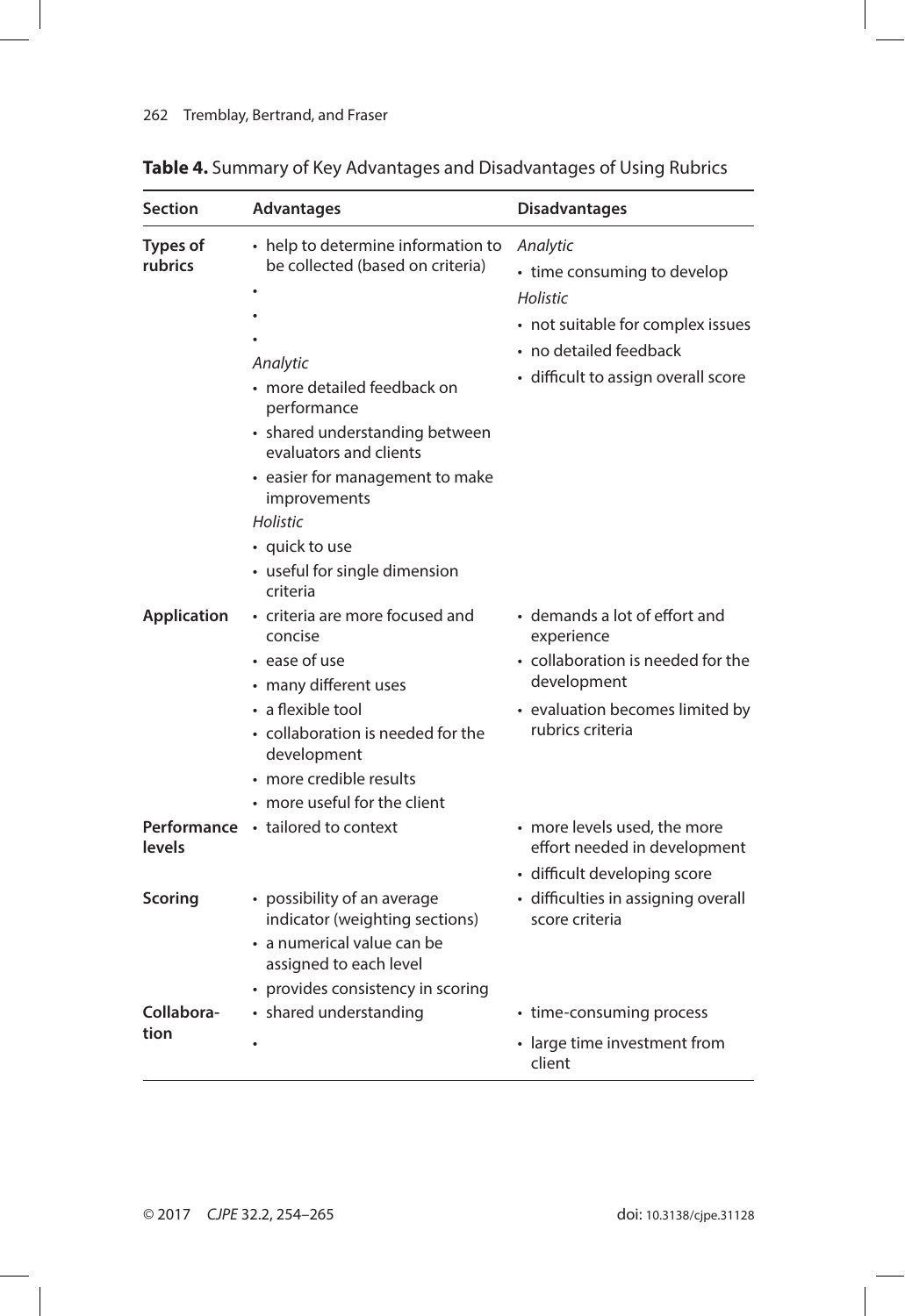<span id="page-9-0"></span>introduced. Postproject consultations with program managers also revealed that multidimensional criteria made it difficult for the program to validate their overall performance score. The difficulty with the rating criteria appears to be common, as [Stone-Jovicich \(2015\)](#page-11-0) reported similar challenges. In the future, criteria used to define each level of performance should be distinct. As clarity and distinction are important to client comprehension, the criteria should not contain too many ideas.

The program managers also noted that it would have been a good practice to have external experts in their field consulted to ensure that the definitions of the performance criteria were appropriate and accurately represented the standard expected for the level of performance. This step may help ensure the quality of the performance criteria.

### *Report writing*

One of the reasons that the NRC evaluation team first sought to pilot evaluation rubrics was for the oft-cited benefit of rubrics simplifying and expediting report writing. This, however, was not the experience of the NRC evaluators during the pilot and is a lesson learned. The NRC evaluation team found that in practice, rubrics made report writing harder because findings were bound by predetermined criteria. More specifically, rubrics hindered overall findings as they were not able to capture how different aspects interacted and what emerged as a result of those interactions. To some extent, the development of evaluation findings was constrained by the language of the rubrics. The challenge was reporting on the findings according to the rubrics while still being able to integrate additional findings. Integrating rubrics into the report also proved difficult, as not all key aspects of performance explored in the evaluation were outlined in the rubrics.

As a result of these challenges, NRC did not include the rubrics in the final evaluation report. The challenge posed by rubrics in facilitating emergent findings was also highlighted by [Stone-Jovicich \(2015\)](#page-11-0). Ultimately, in the NRC pilot project rubrics ended up being an analytical tool that helped the evaluators identify data needs, collect and organize data, and make judgements about performance; they were not a reporting tool. Future use of rubrics will benefit from realistic expectations about their role and where they can add value to the evaluation process.

## **Conclusion**

As a result of this pilot project, the NRC evaluation team reflected that it is unsure about the feasibility and practicality of using rubrics in NRC evaluations given the challenges experienced. That said, there were many benefits, particularly for stakeholders, as a result of the rubrics (e.g., client's understanding of what was being assessed was enhanced, evaluators' understanding of the program was improved). Due to these benefits, NRC will employ rubrics in a subsequent evaluation, incorporating the lessons learned from this first pilot project, before rendering a judgement as to their viability as an effective evaluation tool.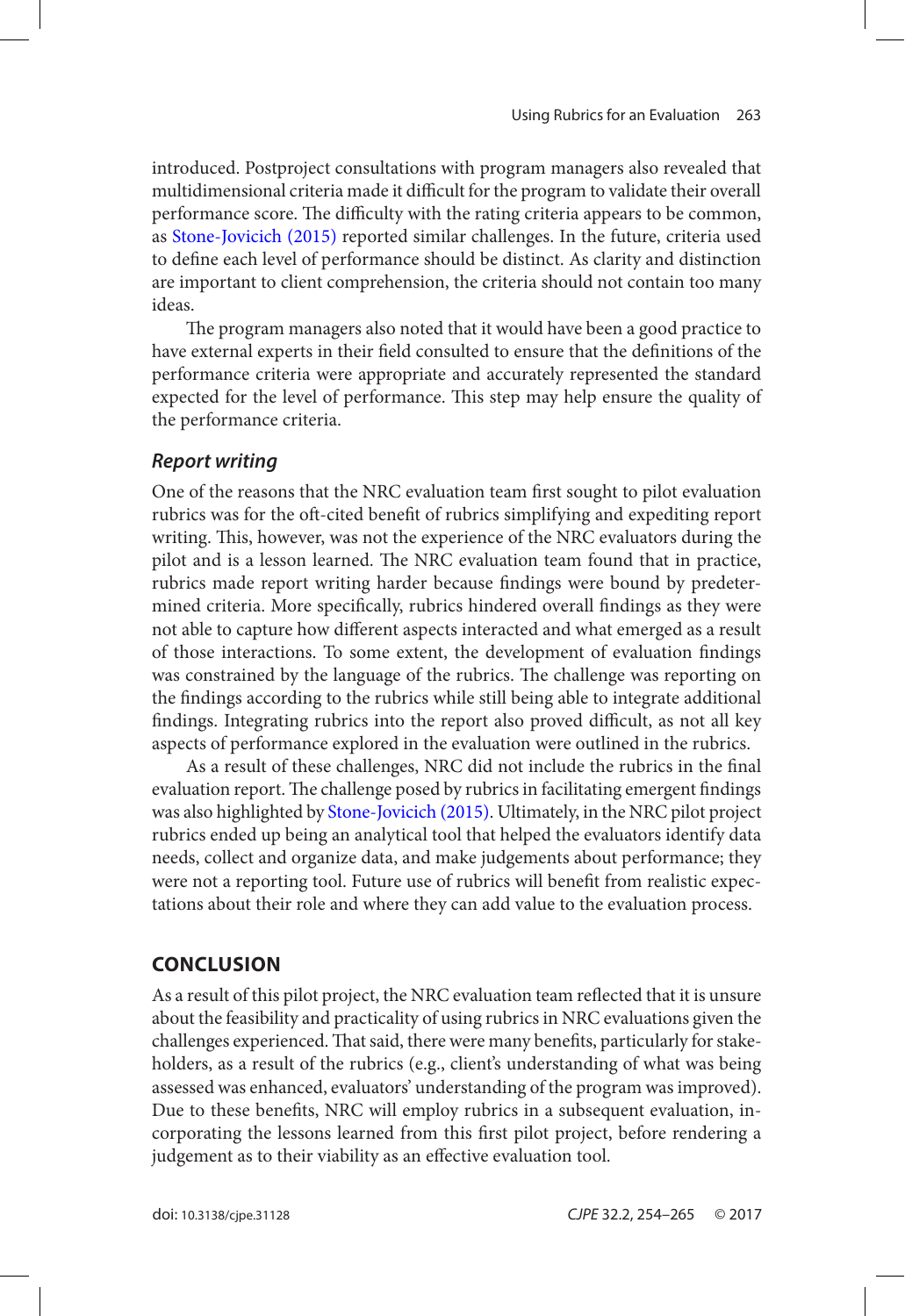<span id="page-10-0"></span>Based on the NRC evaluation teams experience, key actions for success include working with invested evaluation clients, having distinct and clear criteria for the rubrics, and defining a scale that is understood by all parties involved. In addition, realistic expectations about the role rubrics can play in the evaluation process will facilitate the successful use of rubrics in evaluations (e.g., as a data collection and analytical tool as opposed to a reporting tool).

# **Acknowledgements**

We would like to thank the program managers for taking part in this pilot project as well as taking the time to provide feedback for the practice note. We would also like to acknowledge Michaela McConnell, former Student Auditor at NRC, for her support in the drafting of the practice note, and Julian King (Julian King & Associates Limited) and Judy Oakden (Pragmatica Limited) for sharing presentations and publications on their experience using evaluative rubrics.

# **Notes**

[1](#page-3-0) Readers interested in the full set of rubrics developed for the NRC pilot project are asked to contact the lead author for a copy.

# **References**

- [Adams, A. E., Nnawulezi, N. A., & Vandenberg, L. \(2015\)](#page-1-0). "Expectations to Change" (E2C): A participatory method for facilitating stakeholder engagement with evaluation findings. *American Journal of Evaluation*, *36*(2), 243–255. [https://doi.](https://doi.org/10.1177/1098214014553787) [org/10.1177/1098214014553787](https://doi.org/10.1177/1098214014553787)
- [Brophy, T. S. \(2012\)](#page-3-0). Writing effective rubrics (Institutional Assessment, University of Florida, Office of the Provost, Institutional Assessment, Continuous Quality Enhancement Series). Retrieved from [http://assessment.aa.ufl.edu/Data/Sites/22/media/slo/](http://assessment.aa.ufl.edu/Data/Sites/22/media/slo/writing_effective_rubrics_guide_v2.pdf) [writing\\_effective\\_rubrics\\_guide\\_v2.pdf](http://assessment.aa.ufl.edu/Data/Sites/22/media/slo/writing_effective_rubrics_guide_v2.pdf)
- [Center for Institutional Effectiveness. \(2011\)](#page-3-0). Developing rubrics for assessment. Ewing, NJ: Office of Assessment, The College of New Jersey. Retrieved from [http://assess.](http://assess.pages.tcnj.edu/files/2011/06/Developing-Rubrics.pdf) [pages.tcnj.edu/files/2011/06/Developing-Rubrics.pdf](http://assess.pages.tcnj.edu/files/2011/06/Developing-Rubrics.pdf)
- [Danks, S., & Allen, J. \(2014\)](#page-3-0). Performance-based rubrics for measuring organizational strategy and program implementation. *Performance Improvement Quarterly*, *27*(1), 33–49.<https://doi.org/10.1002/piq.21166>
- [Davidson, E. J. \(2010](#page-1-0), August 25). E. Jane Davidson on Evaluative Rubrics. AEA365| A Tip-a-Day by and for Evaluators [Web log comment]. Retrieved from [http://aea365.](http://aea365.org/blog/e-jane-davidson-on-evaluative-rubrics/) [org/blog/e-jane-davidson-on-evaluative-rubrics/](http://aea365.org/blog/e-jane-davidson-on-evaluative-rubrics/)
- [Davidson, J., Wehipeihana, N., & McKegg, K. \(2011](#page-1-0), September). The rubric revolution [PowerPoint slides]. Retrieved from [http://www.betterevaluation.org/sites/default/](http://www.betterevaluation.org/sites/default/files/AES-2011-Rubric-Revolution-Davidson-Wehipeihana-McKegg-xx.pdf) [files/AES-2011-Rubric-Revolution-Davidson-Wehipeihana-McKegg-xx.pdf](http://www.betterevaluation.org/sites/default/files/AES-2011-Rubric-Revolution-Davidson-Wehipeihana-McKegg-xx.pdf)